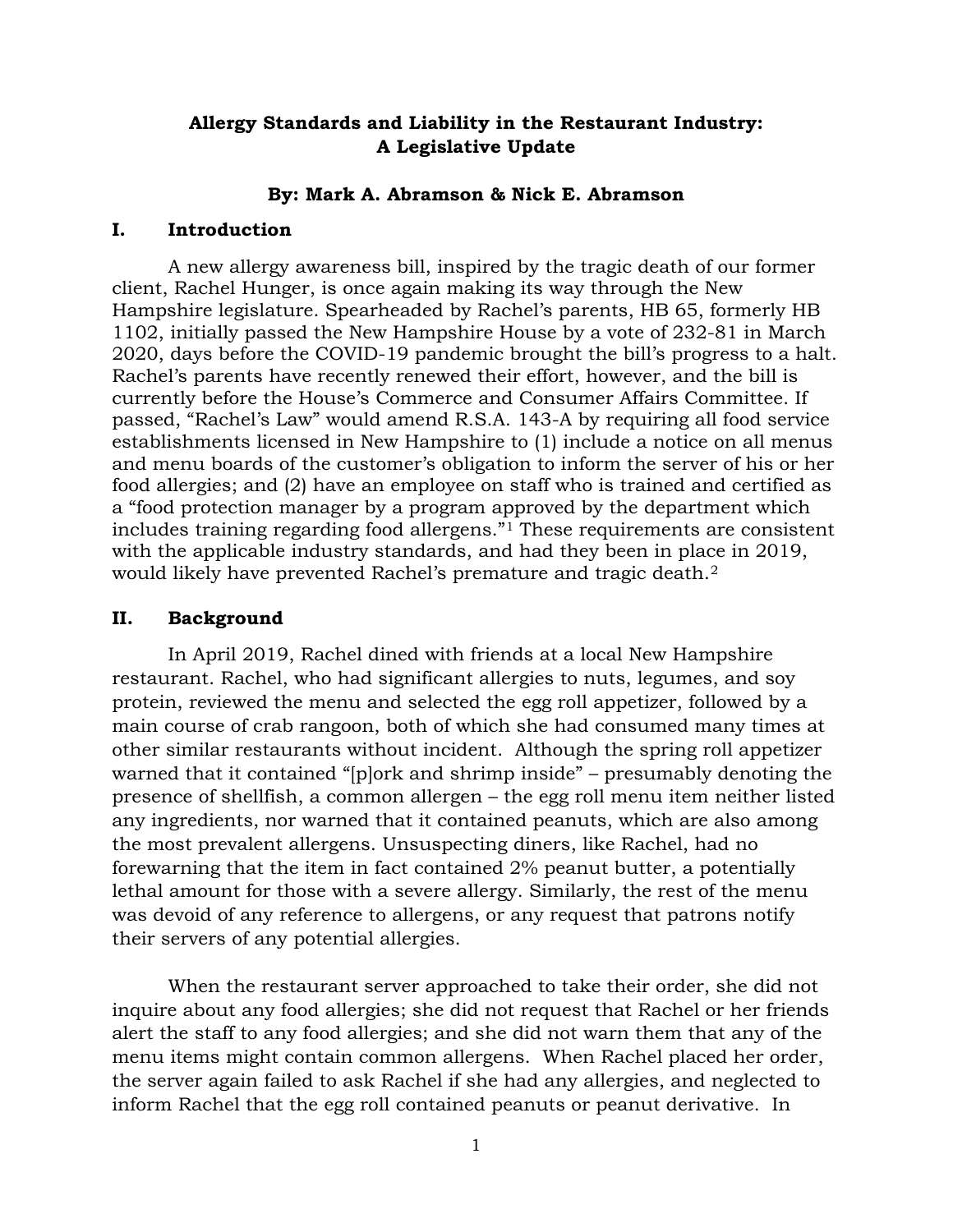short, based on Rachel's past eating experiences, the lack of any notice or warning on the menu, and the failure of the restaurant's staff to inquire about allergies or warn about the presence of common allergens in Rachel's selected food items, there was no reason for Rachel to suspect that the egg roll appetizer contained peanuts or any peanut products.

Shortly after consuming her meal, Rachel developed facial redness and shortness of breath. When her inhaler and EpiPens failed to alleviate her telltale respiratory symptoms, a friend called 911. Upon arrival of the EMS crew just three minutes later, Rachel was in patent respiratory distress. Approximately fifteen minutes later, the EMS crew transferred Rachel's care to the emergency department at Wentworth-Douglass Hospital. Sustained interventional efforts at Wentworth-Douglass, and subsequently at Dartmouth Hitchcock Medical Center, were unsuccessful. She had suffered anaphylactic shock, hypoxic respiratory failure, cardiac arrest, and an irreversible anoxic brain injury with a very poor prognosis. Sadly, Rachel succumbed to these injuries a few weeks later, the day before she turned 21.

 Approximately four days after what proved to be Rachel's fatal meal, a close friend contacted the restaurant by telephone. She asked the answering employee what was in the egg roll appetizer, to which the employee responded "pork and cabbage." When pressed specifically about whether the dish contained peanuts, the employee responded "[o]h, [it contains] peanut butter."

 It became apparent, in discovery, that the restaurant maintained no written policies of any kind: no orientation materials for new employees; no employee training materials; no materials on allergens or common customer hazards; and no management training materials. Had the menu, or Rachel's server, made a simple notification, or had Rachel's server been appropriately knowledgeable about the risks and hazards associated with common allergens in the restaurant's various dishes, Rachel would likely still be alive today.

## **III. The Industry Standards**

Among the myriad standards governing public dining establishments, three stood out prominently in this case:

First, to meet the industry standard of care for the safety, health, and security of patrons, a restaurant must have allergen training for management and for employees, in writing, and it must be continual and ongoing, from the first day of employment to the last day of employment. Management and employees serving the public must be able to recognize the industry-recognized hazards, which include, but are not limited to, allergens, and must be able to resolve, mitigate, eliminate, and/or warn of the industry-recognized hazards,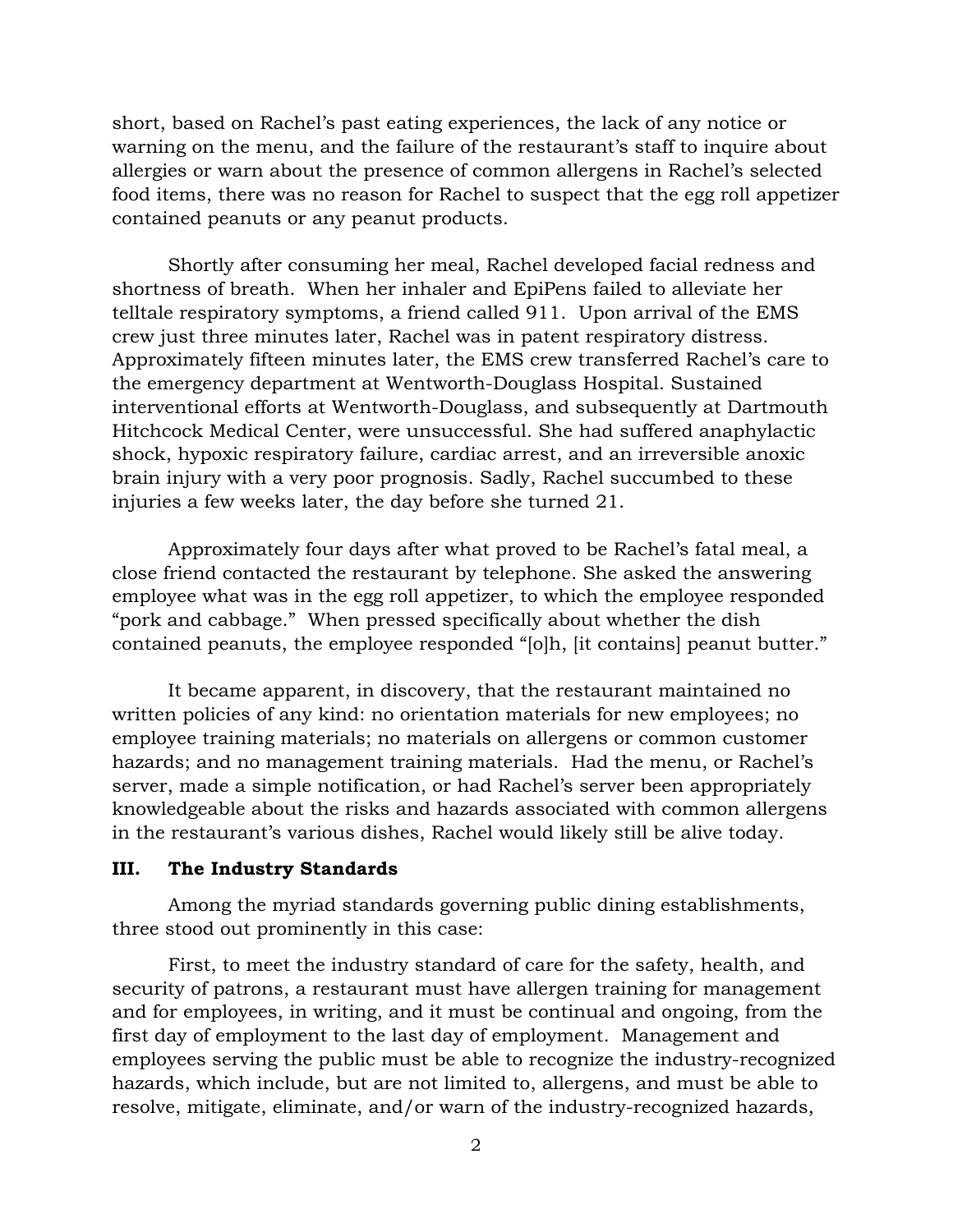including, but not limited to, allergens, using both written and verbal communication. These standards of care apply to every restaurant, restaurant manager, and restaurant employee working in the industry, regardless of the size, type, or location of the subject restaurant.

Second, restaurant industry best practices require that restaurants identify the ingredients of their prepared foods, particularly ingredients which constitute common allergens, such as shellfish and peanuts. Those identifications should be made both in writing on the menu, and verbally by the wait-staff directly to restaurant patrons.

Third, when a restaurant inserts a commonly-allergenic ingredient into a menu item in which the average patron would not expect it to be present, it is incumbent upon the restaurant and its staff to ensure that patrons are aware of the presence of that common allergen.

### **IV. The Proposed Legislation**

The proposed legislation, referred to as "Rachel's Law," seeks to narrowly codify some of these existing restaurant industry standards, with the hope of avoiding unnecessary deaths like that of Rachel Hunger. The pertinent statute is N.H. RSA 143-A, which generally governs food service licensure in New Hampshire. Rachel's Law, HB 65, would specifically require food service establishments to establish food allergy awareness procedures, as follows:

143-A:8-a Food Allergy Awareness.

I. Each food service establishment licensed by the state under RSA 143-A:6 or by the municipality in which it operates shall:

(a) Include on all menus and menu boards a notice to customers of the customer's obligation to inform the server of his or her food allergies.

(b) Have a person in charge during all hours of operation trained and certified as a food protection manager by a program approved by the department which includes training regarding food allergens. Such person shall ensure that employees are properly informed of food safety issues, including awareness of food allergies, as it is related to the employees' assigned duties.

II. A food service establishment that violates this section shall be subject to enforcement in accordance with rules adopted under RSA 143-A:9, XI, or local ordinance relative to food service licensure.

III. This section shall not apply to any food service establishment exempt from licensure or inspection under RSA 143-A:5.

IV. Nothing in this section shall establish or affect any private cause of action. This section shall not affect any other right or remedy available by statute.

3 Exemption for Food Service Establishments Regulated By Municipalities Limited. Amend RSA 143-A:5, I-II to read as follows:

I. Food service establishments and retail food stores licensed by city health officers under RSA 47:17*, except with regard to the food allergy provisions of RSA 143- A:8-a*.